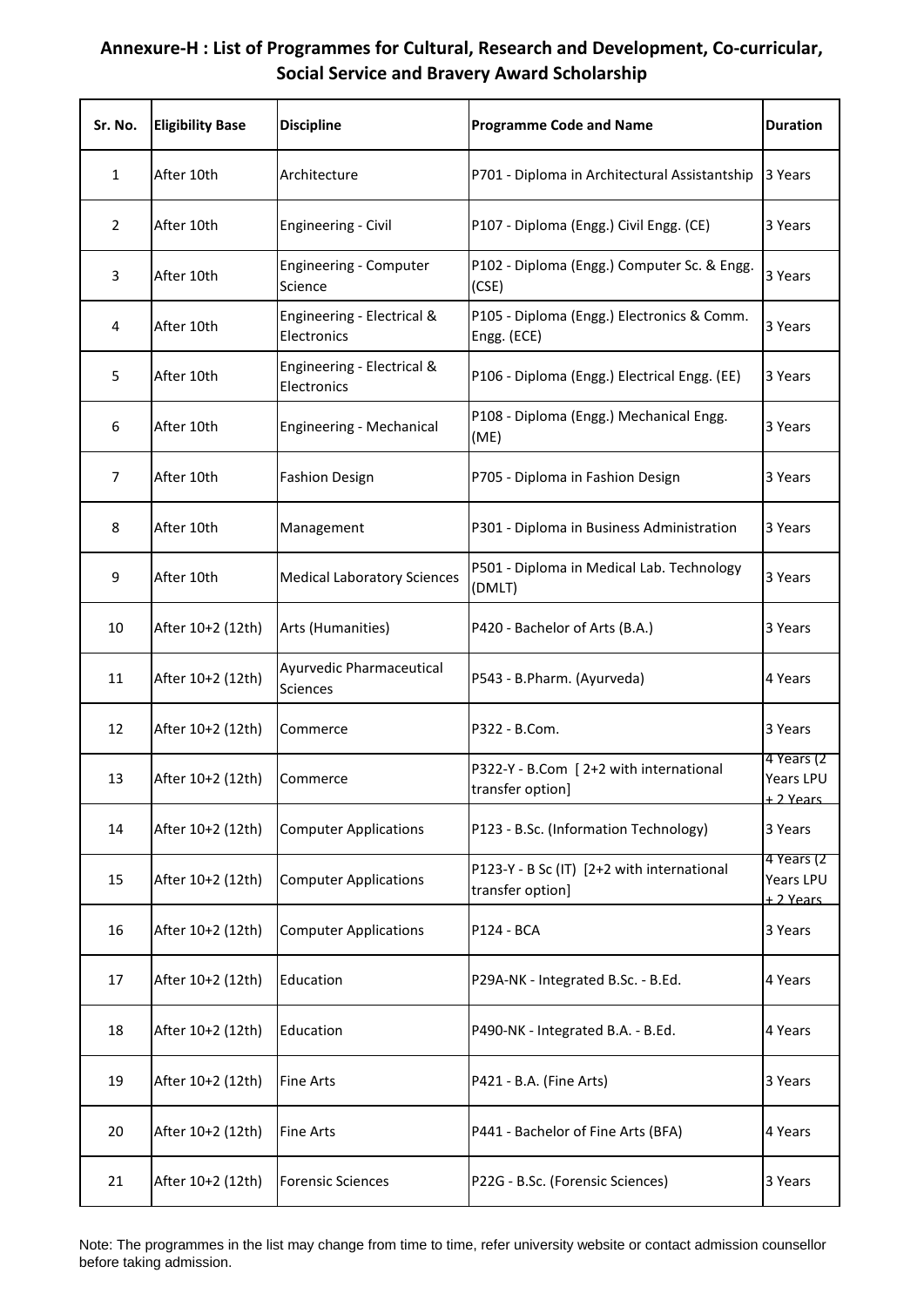| Sr. No. | <b>Eligibility Base</b> | <b>Discipline</b>                | <b>Programme Code and Name</b>                                                                                    | <b>Duration</b>                       |
|---------|-------------------------|----------------------------------|-------------------------------------------------------------------------------------------------------------------|---------------------------------------|
| 22      | After 10+2 (12th)       | Hotel Management &<br>Tourism    | P320-NN4 - BBA (Tourism & Hospitality)                                                                            | 3 Years                               |
| 23      | After 10+2 (12th)       | Hotel Management &<br>Tourism    | P320-NNM - BBA (Airlines and Airport<br>Management)                                                               | 3 Years                               |
| 24      | After 10+2 (12th)       | Hotel Management &<br>Tourism    | P324 - B.Sc. (Hotel Management)                                                                                   | 3 Years                               |
| 25      | After 10+2 (12th)       | Hotel Management &<br>Tourism    | P324-NN4 - B.A. (Culinary Arts)                                                                                   | 3 Years                               |
| 26      | After 10+2 (12th)       | Hotel Management &<br>Tourism    | P324-YN4 - B.A. (Culinary Arts) [2+2 with<br>international transfer option]                                       | 4 Years (2<br>Years LPU<br>+ 2 Years  |
| 27      | After 10+2 (12th)       | Hotel Management &<br>Tourism    | P325 - B.Sc. (Airlines, Tourism & Hospitality)                                                                    | 3 Years                               |
| 28      | After 10+2 (12th)       | Hotel Management &<br>Tourism    | P344 - Bachelor of Hotel Mgt & Catering<br>Technology (BHMCT)                                                     | 4 Years                               |
| 29      | After 10+2 (12th)       | Hotel Management &<br>Tourism    | P344-Y - Bachelor of Hotel Mnagament &<br>Catering Technology (BHMCT) [2+2 with<br>international transfer ontionl | 4 Years (2)<br>Years LPU<br>+ 2 Years |
| 30      | After 10+2 (12th)       | Library Science                  | P41B - Diploma in Library & Information<br>Sciences (D. Lib.I.Sc.)                                                | 1 Year                                |
| 31      | After 10+2 (12th)       | Management                       | P320-NN1 - BBA (Information Technology)                                                                           | 3 Years                               |
| 32      | After 10+2 (12th)       | Management                       | P321 - BBA                                                                                                        | 3 Years                               |
| 33      | After 10+2 (12th)       | Management                       | P321-Y - BBA [ 2+2 with international<br>transfer option]                                                         | 4 Years (2<br>Years LPU<br>+ 2 Years  |
| 34      | After 10+2 (12th)       |                                  | Medical Laboratory Sciences   P521 - B.Sc. (Medical Laboratory Technology) 3 Years                                |                                       |
| 35      | After 10+2 (12th)       | <b>Nutrition &amp; Dietetics</b> | P225 - B.Sc. (Nutrition & Dietetics)                                                                              | 3 Years                               |
| 36      | After 10+2 (12th)       | Performing Arts                  | P422-NN5 - B.A. (Music Vocal)                                                                                     | 3 Years                               |
| 37      | After 10+2 (12th)       | Performing Arts                  | P422-NN7 - B.A. (Theatre)                                                                                         | 3 Years                               |
| 38      | After 10+2 (12th)       | Performing Arts                  | P442-NN5 - BPA (Music Vocal)                                                                                      | 4 Years                               |
| 39      | After 10+2 (12th)       | Performing Arts                  | P442-NN7 - BPA (Theatre)                                                                                          | 4 Years                               |
| 40      | After 10+2 (12th)       | <b>Physical Education</b>        | P622 - B.Sc. (Health and Physical Education)                                                                      | 3 Years                               |
| 41      | After 10+2 (12th)       | <b>Physical Education</b>        | P625 - Bachelor of Physical Education &<br>Sports (BPES)                                                          | 3 Years                               |
| 42      | After 10+2 (12th)       | Physiotherapy                    | P542 - Bachelor of Physiotherapy (BPT)                                                                            | 4.5 Years                             |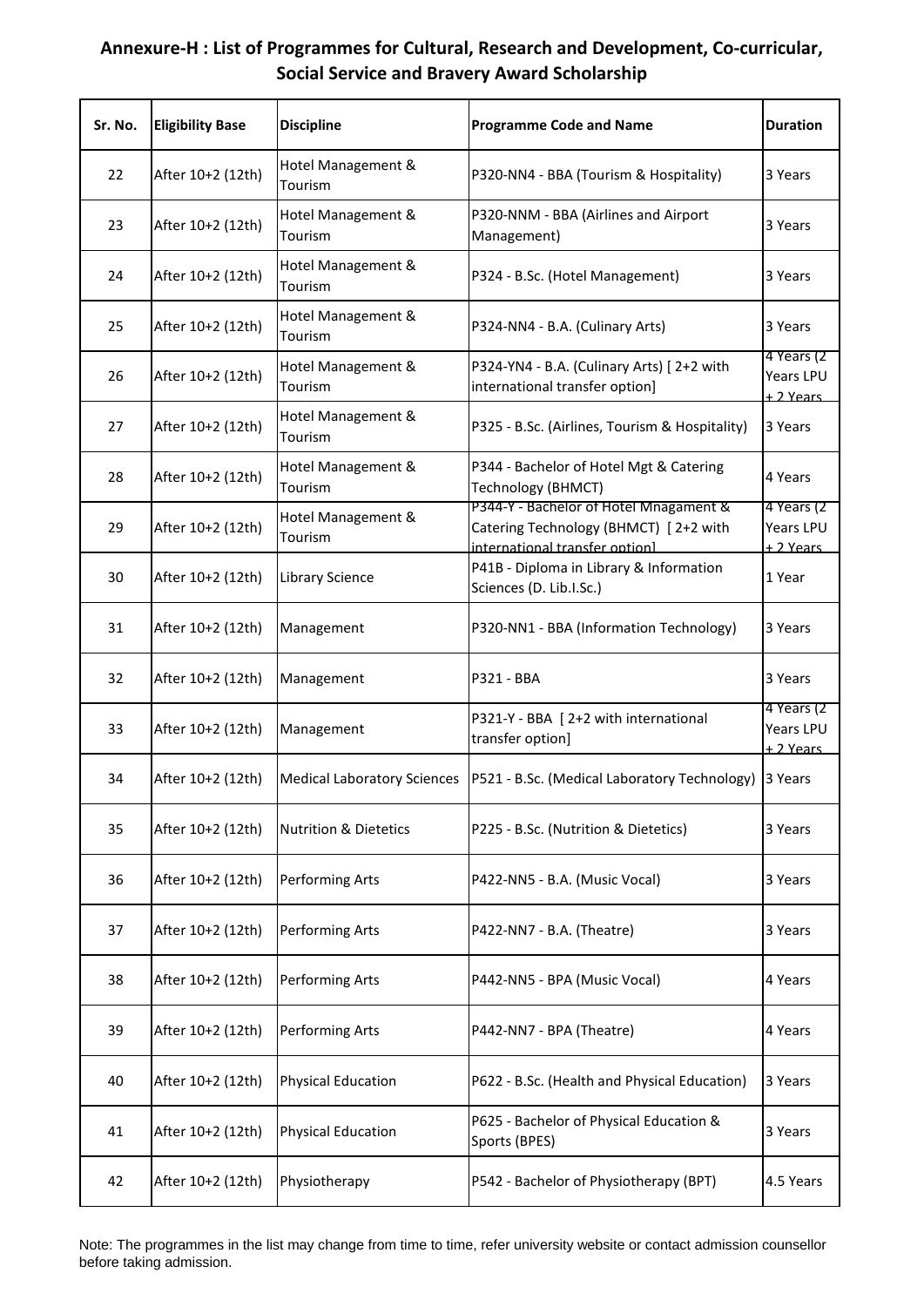| Sr. No. | <b>Eligibility Base</b> | <b>Discipline</b>                           | <b>Programme Code and Name</b>                                       | <b>Duration</b> |
|---------|-------------------------|---------------------------------------------|----------------------------------------------------------------------|-----------------|
| 43      | <b>After Graduation</b> | Library Science                             | P4AB - Bachelor of Library & Information<br>Sciences (B. Lib. I.Sc.) | 1 Year          |
| 44      | <b>After Graduation</b> | Architecture                                | P771-T - M.Arch. (Executive)                                         | 3 Years         |
| 45      | <b>After Graduation</b> | Ayurvedic Pharmaceutical<br><b>Sciences</b> | P570-NN7 - M.Pharm. (Ayurveda)                                       | 2 Years         |
| 46      | <b>After Graduation</b> | Commerce                                    | P362 - M.Com.                                                        | 2 Years         |
| 47      | <b>After Graduation</b> | <b>Computer Applications</b>                | P163 - M.Sc. (Information Technology)                                | 2 Years         |
| 48      | <b>After Graduation</b> | <b>Computer Applications</b>                | P164-NN1 - MCA                                                       | 2 Years         |
| 49      | <b>After Graduation</b> | Education                                   | P661 - M.A. (Education)                                              | 2 Years         |
| 50      | <b>After Graduation</b> | Education                                   | P6A1 - B.Ed.                                                         | 2 Years         |
| 51      | <b>After Graduation</b> | Education                                   | P6B1 - M.Ed.                                                         | 2 Years         |
| 52      | <b>After Graduation</b> | English & Foreign Languages                 | P463 - M.A. (English)                                                | 2 Years         |
| 53      | <b>After Graduation</b> | <b>Fine Arts</b>                            | P471 - Master of Fine Arts (MFA)                                     | 2 Years         |
| 54      | <b>After Graduation</b> | Food Technology                             | P264 - M.Sc. (Food Science & Technology)                             | 2 Years         |
| 55      | <b>After Graduation</b> | <b>Forensic Sciences</b>                    | P26G - M.Sc. (Forensic Sciences)                                     | 2 Years         |
| 56      | <b>After Graduation</b> | Geography                                   | P469-NN1 - M.Sc. (Geography)                                         | 2 Years         |
| 57      | <b>After Graduation</b> | History                                     | P466 - M.A. (History)                                                | 2 Years         |
| 58      | <b>After Graduation</b> | Hotel Management &<br>Tourism               | P364 - M.Sc. (Hotel Management)                                      | 2 Years         |
| 59      | <b>After Graduation</b> | Indian Languages                            | P464 - M.A. (Punjabi)                                                | 2 Years         |
| 60      | <b>After Graduation</b> | Indian Languages                            | P465 - M.A. (Hindi)                                                  | 2 Years         |
| 61      | <b>After Graduation</b> | Interior & Furniture Design                 | P772-TN1 - M.Design (Interior & Furniture)<br>[Part Time]            | 3 Years         |
| 62      | <b>After Graduation</b> | Library Science                             | P4BB - Master of Library & Information<br>Sciences (M. Lib. I. Sc.)  | 1 Year          |
| 63      | <b>After Graduation</b> | Mathematics                                 | P26J - M.Sc. (Statistics and Data Analytics)                         | 2 Years         |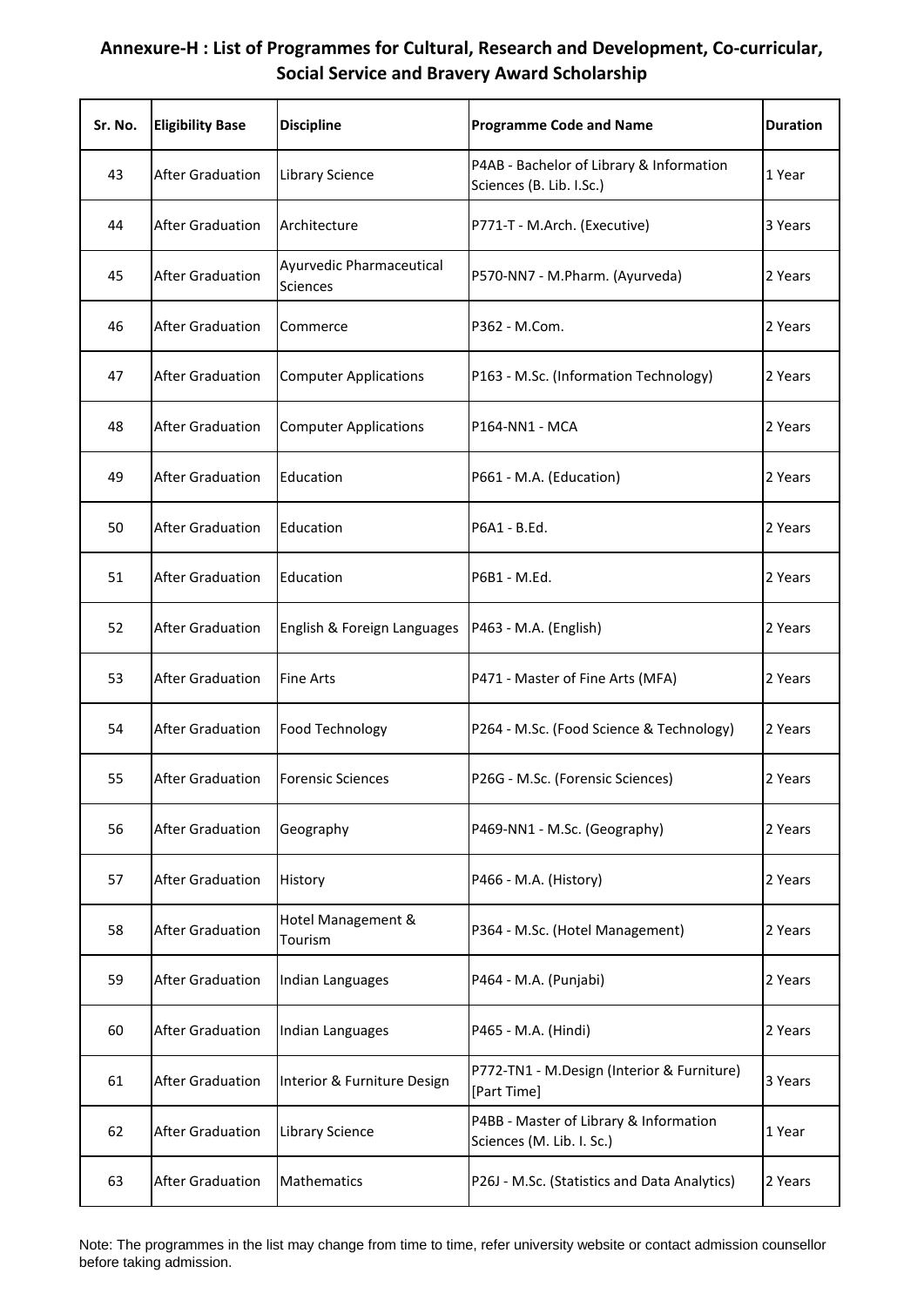| Sr. No. | <b>Eligibility Base</b>                                       | <b>Discipline</b>                           | <b>Programme Code and Name</b>               | <b>Duration</b> |
|---------|---------------------------------------------------------------|---------------------------------------------|----------------------------------------------|-----------------|
| 64      | <b>After Graduation</b>                                       | <b>Medical Laboratory Sciences</b>          | P564 - M.Sc. (Clinical Microbiology)         | 2 Years         |
| 65      | <b>After Graduation</b>                                       | <b>Medical Laboratory Sciences</b>          | P565 - M.Sc. (Clinical Biochemistry)         | 2 Years         |
| 66      | <b>After Graduation</b>                                       | <b>Nutrition &amp; Dietetics</b>            | P265 - M.Sc. (Nutrition & Dietetics)         | 2 Years         |
| 67      | <b>After Graduation</b>                                       | Performing Arts                             | P462-NN8 - M.A. (Theatre and Television)     | 2 Years         |
| 68      | <b>After Graduation</b>                                       | Performing Arts                             | P472 - Master of Performing Arts (MPA)       | 2 Years         |
| 69      | <b>After Graduation</b>                                       | Philosophy                                  | P46M - M.A. (Philosophy)                     | 2 Years         |
| 70      | <b>After Graduation</b>                                       | <b>Physical Education</b>                   | P6A2 - B.P.Ed.                               | 2 Years         |
| 71      | <b>After Graduation</b>                                       | <b>Physical Education</b>                   | P6B2 - M.P.Ed.                               | 2 Years         |
| 72      | <b>After Graduation</b>                                       | Physiotherapy                               | P572-NN1 - MPT (Orthopedics)                 | 2 Years         |
| 73      | <b>After Graduation</b>                                       | Physiotherapy                               | P572-NN2 - MPT (Neurology)                   | 2 Years         |
| 74      | <b>After Graduation</b>                                       | Physiotherapy                               | P572-NN5 - MPT (Sports)                      | 2 Years         |
| 75      | <b>After Graduation</b>                                       | Physiotherapy                               | P572-NNA - MPT (Cardiopulmonary)             | 2 Years         |
| 76      | <b>After Graduation</b>                                       | <b>Political Science</b>                    | P468 - M.A. (Political Science)              | 2 Years         |
| 77      | <b>After Graduation</b>                                       | Psychology                                  | P46A - M.A. (Psychology)                     | 2 Years         |
| 78      | <b>After Graduation</b>                                       | Psychology                                  | P46A-NN2 - M.Sc. (Forensic Psychology)       | 2 Years         |
| 79      | <b>After Graduation</b>                                       | Psychology                                  | P46G - M.A. (Clinical Psychology)            | 2 Years         |
| 80      | <b>After Graduation</b>                                       | <b>Public Administration</b>                | P46F - M.A. (Public Administration)          | 2 Years         |
| 81      | <b>After Graduation</b>                                       | Sociology                                   | P467 - M.A. (Sociology)                      | 2 Years         |
| 82      | After Post<br>Graduation                                      | Education                                   | P6F1-NM - Integrated B.Ed.-M.Ed.             | 3 Years         |
| 83      | Lateral<br>Entry/Other<br>Programmes(After<br>3 yrs. Diploma) | Ayurvedic Pharmaceutical<br><b>Sciences</b> | P543-L - B.Pharm. (Ayurveda) [Lateral Entry] | 3 Years         |

Note: The programmes in the list may change from time to time, refer university website or contact admission counsellor before taking admission.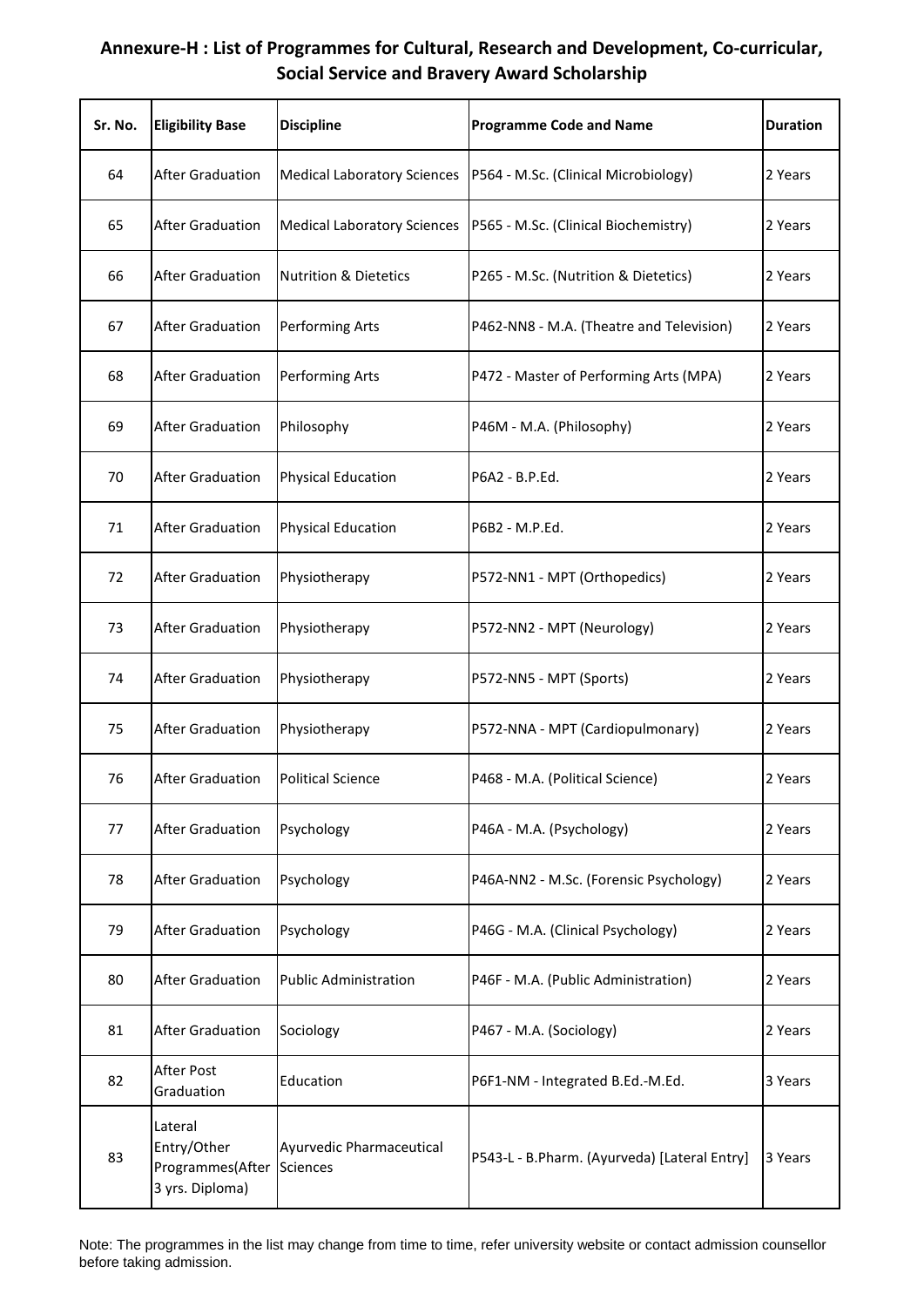| Sr. No. | <b>Eligibility Base</b>                                       | <b>Discipline</b>                  | <b>Programme Code and Name</b>                                                  | <b>Duration</b> |
|---------|---------------------------------------------------------------|------------------------------------|---------------------------------------------------------------------------------|-----------------|
| 84      | Lateral<br>Entry/Other<br>Programmes(After<br>3 yrs. Diploma) | Commerce                           | P322-L - B.Com. [Lateral Entry]                                                 | 2 Years         |
| 85      | Lateral<br>Entry/Other<br>Programmes(After<br>3 yrs. Diploma) | <b>Computer Applications</b>       | P123-L - B.Sc. (Information Technology)<br>[Lateral Entry]                      | 2 Years         |
| 86      | Lateral<br>Entry/Other<br>Programmes(After<br>3 yrs. Diploma) | <b>Computer Applications</b>       | P124-L - BCA [Lateral Entry]                                                    | 2 Years         |
| 87      | Lateral<br>Entry/Other<br>Programmes(After<br>3 yrs. Diploma) | Hotel Management &<br>Tourism      | P324-L - B.Sc. (Hotel Management) [Lateral<br>Entry]                            | 2 Years         |
| 88      | Lateral<br>Entry/Other<br>Programmes(After<br>3 yrs. Diploma) | Hotel Management &<br>Tourism      | P325-L - B.Sc. (Airlines, Tourism & Hospitality)<br>[Lateral Entry]             | 2 Years         |
| 89      | Lateral<br>Entry/Other<br>Programmes(After<br>3 yrs. Diploma) | Hotel Management &<br>Tourism      | P344-L - Bachelor of Hotel Mgt & Catering<br>Technology (BHMCT) [Lateral Entry] | 3 Years         |
| 90      | Lateral<br>Entry/Other<br>Programmes(After<br>3 yrs. Diploma) | Management                         | P321-L - BBA [Lateral Entry]                                                    | 2 Years         |
| 91      | Lateral<br>Entry/Other<br>Programmes(After<br>3 yrs. Diploma) | <b>Medical Laboratory Sciences</b> | P521-L - B.Sc. (Medical Laboratory<br>Technology) [Lateral Entry]               | 2 Years         |
| 92      | Lateral<br>Entry/Other<br>Programmes(After<br>3 yrs. Diploma) | Physiotherapy                      | P542-L - Bachelor of Physiotherapy (BPT)<br>[Lateral Entry]                     | 3.5 Years       |
| 93      | Lateral<br>Entry/Other<br>Programmes(After<br>ITI etc)        | Architecture                       | P701-L - Diploma in Architectural<br>Assistantship [Lateral Entry]              | 2 Years         |